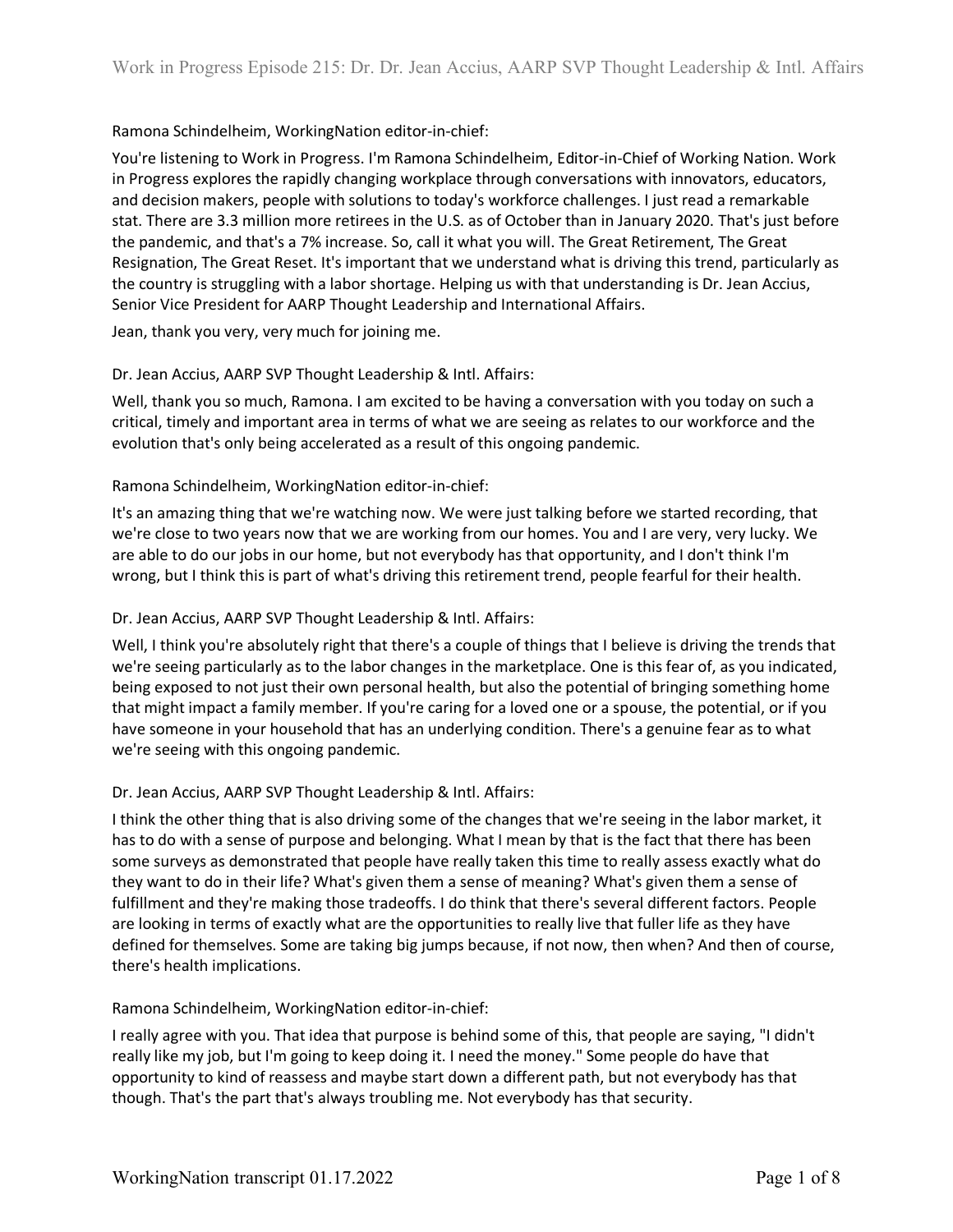## Dr. Jean Accius, AARP SVP Thought Leadership & Intl. Affairs:

That's exactly right. We're seeing huge variations in disparities in terms of the opportunities to be able to make these type of decisions. I do think that one of the other factors that's driving some of the changes in the labor market is what I refer to as a realignment, meaning the fact that in some cases, people are taking on other opportunities in other sectors, either because it matched what they've always wanted to do with their life or in some cases it might be better wages or better benefits or better working conditions. I do think that there's several different dynamics that are in play here that deserves to be unpacked.

## Dr. Jean Accius, AARP SVP Thought Leadership & Intl. Affairs:

Many organizations, I think, are also trying to assess their workforce in a way that's going to, think about the great retention and the great recruitment, and how do you retain and recruit talent? Many companies are managing five different generations. What I always say and what AARP's been doing with great organizations like yourself at Working Nation, is really to elevate those solutions and to really assess what are the opportunities that cut across generations that really leverages the workplace and the workforce in a way that's going to be mutually beneficial? I think we're also seeing that dynamic play out.

#### Ramona Schindelheim, WorkingNation editor-in-chief:

Your point is well taken. We, at Working Nation, talk about solutions all the time after we lay out the problem and I always joke that I sound like the angel of economic doom when I talk about the bad part of it, but there are opportunities and the workforce, the older workforce, has so much to bring to the workplace from experience, problem solving. We've talked about this a lot. What are your thoughts on how to get businesses to embrace that even more?

#### Dr. Jean Accius, AARP SVP Thought Leadership & Intl. Affairs:

Well, there's a couple of things, Ramona. One is the fact that I think that we need to understand and businesses need to understand the changing demographics and the economic implications of that. What I mean by that is the fact that, we have a market as of 2018, where people over the age of 50, particularly in the U.S. spent over 8.3 trillion dollars worth of economic activity. That's a ripple effect. Another way to think about that is that 56 cents of every dollar spent in 2018 was spent by someone over the age of 50. That is going to increase to 62 cents of every dollar by 2050. Another way to look at that is the fact that in 2030, that 8.3 trillion that I just of economic activity, would have grown to roughly 13 trillion dollars. From a business perspective, the question is, what is your longevity strategy? How are you leveraging and tapping into this growing market? And we know that age diversity is critically important, and it's one thing to create products for different segments of the population, it's something totally different to co-create products, with different segments of the population.

## Dr. Jean Accius, AARP SVP Thought Leadership & Intl. Affairs:

As I indicated before, from a consumer perspective, that's a huge growing engine in terms of that's fueling our economic community and societies. On the workforce side. I think that there's an opportunity for employees to think about exactly, to what extent is my workforce mirroring the populations that we're trying to serve. How are we ensuring that, that age diversity, that mix that cuts across different generations is being leveraged in a way to ensure that companies are viable and sustainable long term, and that the workers are receiving the financial security that's needed, and what I can tell you is this, that there's barriers to achieving this economic growth.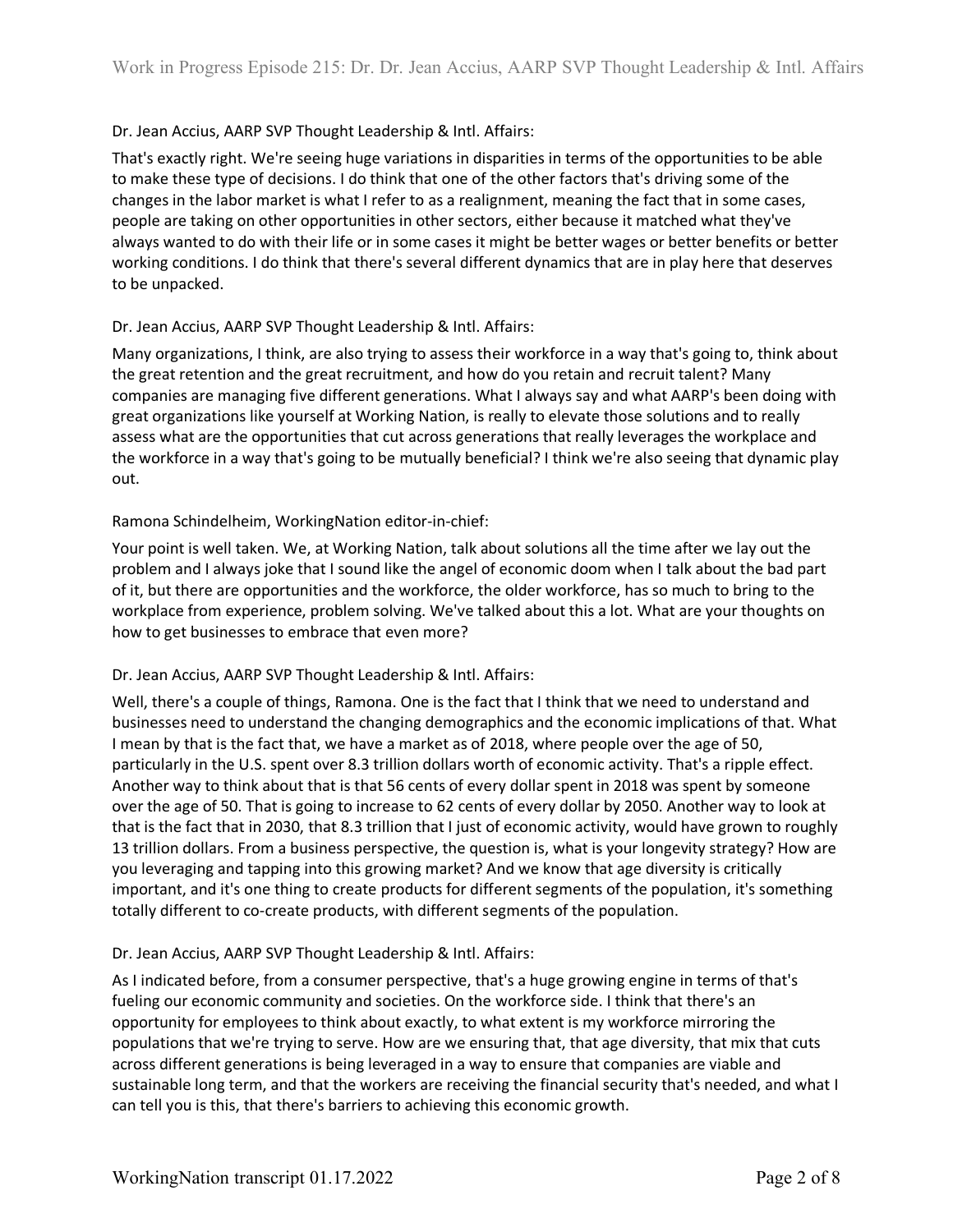## Dr. Jean Accius, AARP SVP Thought Leadership & Intl. Affairs:

One is age discrimination. We know that in 2018 age discrimination cost the U.S. economy 850 billion dollars. 850 billion dollars. What that means is the fact that it stifles economic growth, which impacts all of us. Another way to think about is this, to what extent are we creating environment, whether it's in the workplace or in our communities and societies, that allows people to live the healthiest most productive life? Anytime we start to exclude, marginalize, or discount groups based off age, race, gender, it has a ripple effect that impacts all of us. That 850 billion that I just referenced, when we did a deeper dive, Ramona, it was a double whammy. A third of that was because of women being forced out of the labor force.

Ramona Schindelheim, WorkingNation editor-in-chief:

Is there more discrimination against older people of color as well? Did you find that in there?

Dr. Jean Accius, AARP SVP Thought Leadership & Intl. Affairs:

Absolutely. I call it the double and triple whammy.

Ramona Schindelheim, WorkingNation editor-in-chief:

So, if you're women, and a woman of color, and you're older.

Dr. Jean Accius, AARP SVP Thought Leadership & Intl. Affairs:

That's exactly... That's a triple whammy. I do think that in this moment in time where we find ourselves as a society with this pandemic, with this great resignation, great retirement, great realignment, great reset that we have an opportunity collectively, as individuals, as a public sector, as well as the private sector to really think about how do we create a more inclusive ecosystem that allows everyone the opportunity to ensure that they have the means to match their life's aspirations.

#### Ramona Schindelheim, WorkingNation editor-in-chief:

At Working Nation, we've done a lot of reporting on programs that train people for the skills they need now, and one thing that always strikes me is that they're geared more toward younger people, younger adults, and there's a few programs out there that I've seen that don't... I'm not saying that the companies discriminate or the organizations discriminate, but they welcome in older adults. Generation USA is one of them. I know that there was a woman I talked to a couple of weeks ago, 52 years old, who just graduated with her junior software programming degree, which is fantastic. She went from working at Amazon to now being a junior software programmer, but I don't see too many of those, and how do we get that message out to people? Is it the same message you're saying, just now let's aim it at the nonprofits who are doing these programs or businesses?

#### Dr. Jean Accius, AARP SVP Thought Leadership & Intl. Affairs:

I think we have an opportunity to do a couple of things, Ramona. One is the fact that we did a survey of 1300 people, ages 40 to 65, that's in the workforce, and this included Hispanic, Latino, African American, Black populations around skills, and what we found was that according to this survey that we did in the midst of the pandemic, by the way, that two thirds of older workers are interested in additional job and skills training. When we looked at this by segment 74% of African Americans indicated they were interested in additional job skills training, 82% of Hispanic Latinos indicated that they were interested in skill training opportunities. In addition to that, they indicated that they were interested in training that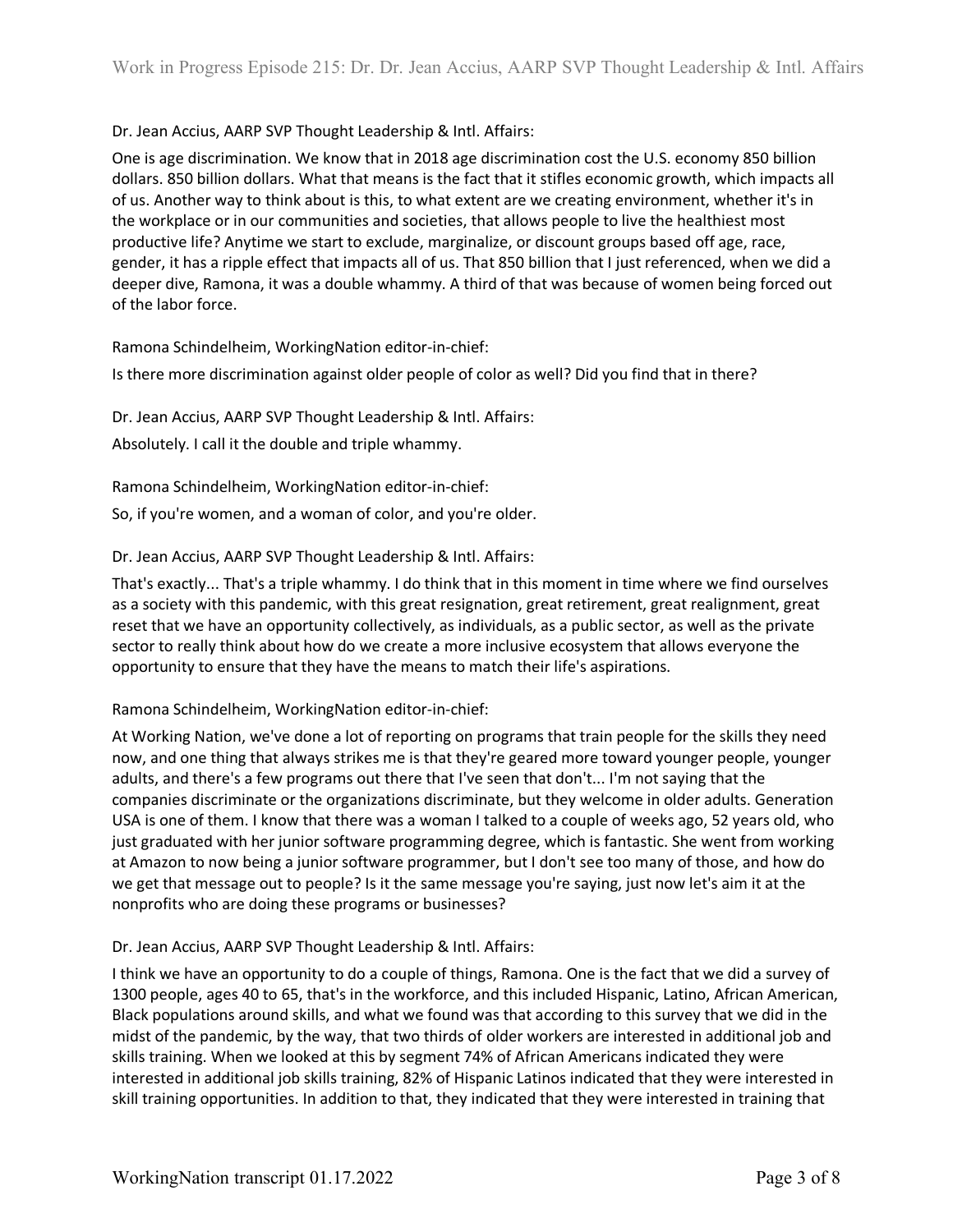would increase with employers support, meaning the fact that employers have an opportunity to think about how they're supporting their workforce across all ages and life stages, and really to address some of the inherit biases that they may have in the process.

## Dr. Jean Accius, AARP SVP Thought Leadership & Intl. Affairs:

94% are willing to learn new skills if requested by a current or potential employer. So, this idea that older workers don't want to take on training, or may not be interested in taking on training, that is not necessarily true. Our data suggests that if the employers actually provided it, that they would actually take it on, and 97% willingness is highest, and [inaudible 00:10:37] particularly for Hispanic and Latinos. We know that there's a lot that is happening, particularly as a result of this pandemic, that's only accelerating the future of what work might look like, as well as what the workplace might look like and what skills might be needed. I think there's general consensus that we need to be thinking about reskilling and upscaling. For those who are listening to this podcast, I think that we have an opportunity as individuals to really think about how we continuing to enhance our own skills.

#### Dr. Jean Accius, AARP SVP Thought Leadership & Intl. Affairs:

I know many people across ages who have spent some time over the last two years and counting, getting a certification, taking a course here or taking a course there. I think that the public sector as a society government has a responsibility to think about the competitive opportunities for the country, from a skill, reskilling, upskilling perspective, and to what extent are their subsidies and incentives to reduce some of the barriers that would encourage people to get more skills in the labor force. I think private industry has a significant opportunity if their focus is around growing their impact, being more relevant, and growing their revenue sources to think about how they are upskilling and reskilling their workforce for the workforce of the future. This only has been accelerated as result of this pandemic.

#### Ramona Schindelheim, WorkingNation editor-in-chief:

One of the things that I think about a lot about the older workforce and mid-career workers, again, I mentioned it before, some people have to work. Some people just want to work. They love working and they don't see retirement. They'd be bored. They want to be a part... They want to be around people. As people work longer and they live longer, the wages do have to keep up with that. I know that I had seen some numbers that said that older workers tend to make less money than the younger workers, but they still have to pay the same bills. Sometimes they probably have even more, if they've had children in college, et cetera. How do you make sure that employers are hearing that message? Because I think that's an important one, too.

#### Dr. Jean Accius, AARP SVP Thought Leadership & Intl. Affairs:

The key aspect is the fact that there is value and experience. And with that value, there needs to be the associated benefits that comes with that sense of value in terms of wisdom, experience, knowledge, and all the things that we know particularly from the studies. Clearly, again, I think that there's an opportunity here for us to really think about the workforce of the future, and the market is actually starting to demonstrate this in many industries, that in order to attract talent, in order to retain talent, one needs to think about the compensation structure and the compensation philosophy, I think is critically important, both in terms of exactly the compensation in terms of wages, but also some of the other French benefits that comes with working. Whether it's the person and professional development opportunities, whether it's the opportunities to be able to give back in some meaningful way. We're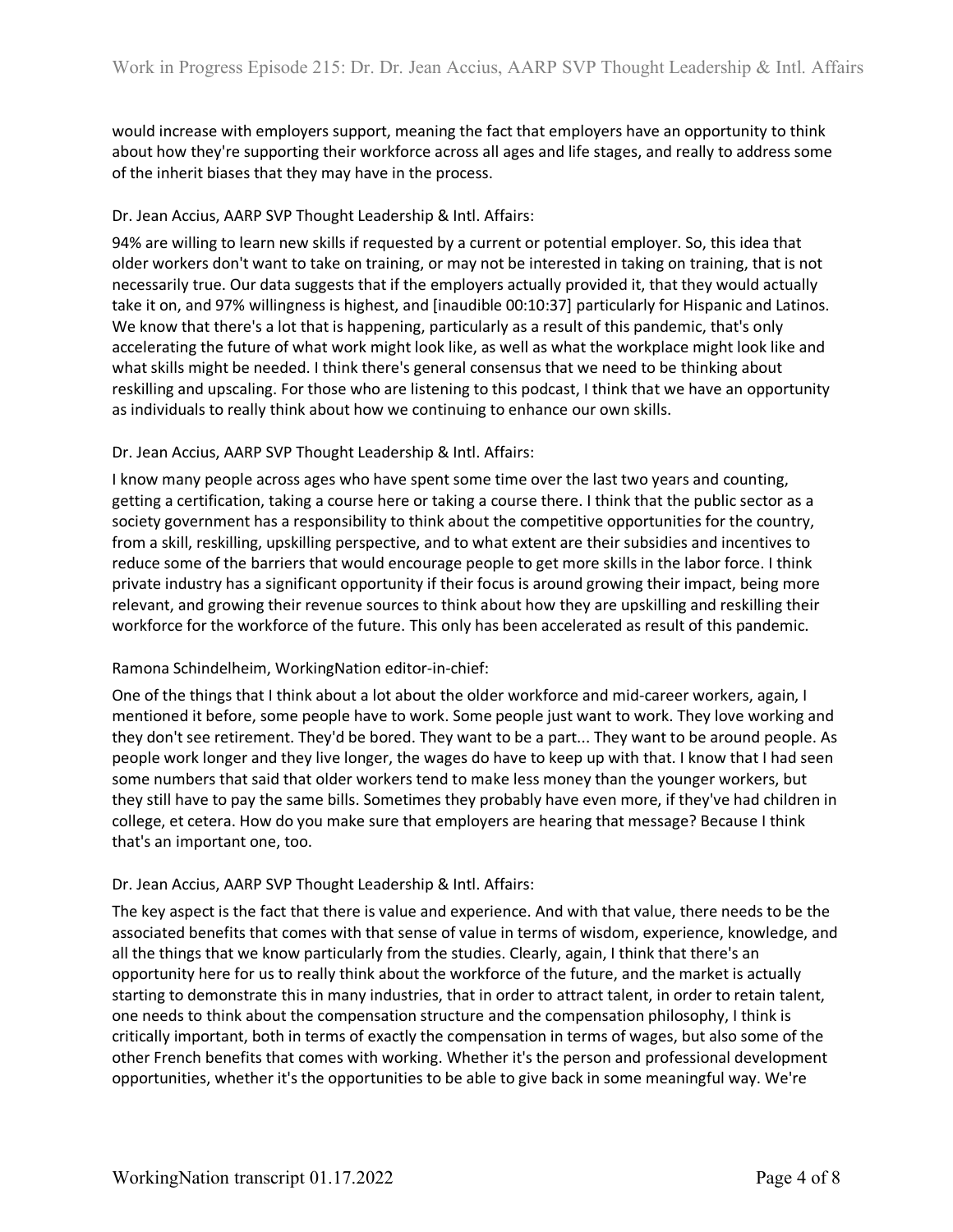really kind of thinking about the workplace and the workforce differently. I think in many cases, companies are being forced, for better or for worse, to adjust to the market demands.

#### Ramona Schindelheim, WorkingNation editor-in-chief:

Jean, if an older worker out there is listening, someone in the middle of their career, who's thinking about, I need to learn to upskill, what tools are at their fingertips?

#### Dr. Jean Accius, AARP SVP Thought Leadership & Intl. Affairs:

Well, I would highly encourage them. Thank you, Ramona, for that excellent question. I would highly encourage them to go to AARP.org. We actually just launched an AARP skills builder for work, which helps you gain in demand skills that could help give you that competitive advantage in the marketplace. This is an opportunity to use and do some self-paced online learning. There's opportunities to earn certificates. And then, there's also courses that offer you a variety of options and at all different levels, to meet the skills that are currently in demand for employers.

#### Ramona Schindelheim, WorkingNation editor-in-chief:

Are you basing those skills that you're offering on the biggest want ads? How are you guys making that determination?

#### Dr. Jean Accius, AARP SVP Thought Leadership & Intl. Affairs:

That is an excellent question. We know that the future of work is here and that there's a lot of different trends that are impacting the future of work, and while we are seeing increased automation and also increased digitalization in the marketplace, we know that there are some skills that are going to be in growing demand as companies start to move into this direction. So, it's a combination of exactly an assessment of the marketplace, and what we're seeing in terms to what employers are looking for. It's a combination of projecting to see exactly directionally, where we're going as a society in terms of the need for upskill and reskilling. It's also an opportunity in terms of cultivating partnerships with some key, major organizations to help inform this tool, and this is a tool that's continuing to be updated with new courses, new resources, to really be able to be a value add for individuals. I think that all of us across all life stages and ages have an opportunity to provide value. I also think that this is a tool that can provide you with some guidance on how to go about doing that.

Ramona Schindelheim, WorkingNation editor-in-chief:

For the employers listening out there, not only do the older workers want to retrain, they have an opportunity through here, and they're doing it, so that's good news.

Dr. Jean Accius, AARP SVP Thought Leadership & Intl. Affairs:

#### Absolutely.

Ramona Schindelheim, WorkingNation editor-in-chief:

Before we go, in the little time we have left, I'd like to kind of shift the conversation a little bit to another area that you're very interested in, healthcare, and how that takes care of the aging population, long term care. I'd love to hear what your thoughts are on that.

Dr. Jean Accius, AARP SVP Thought Leadership & Intl. Affairs: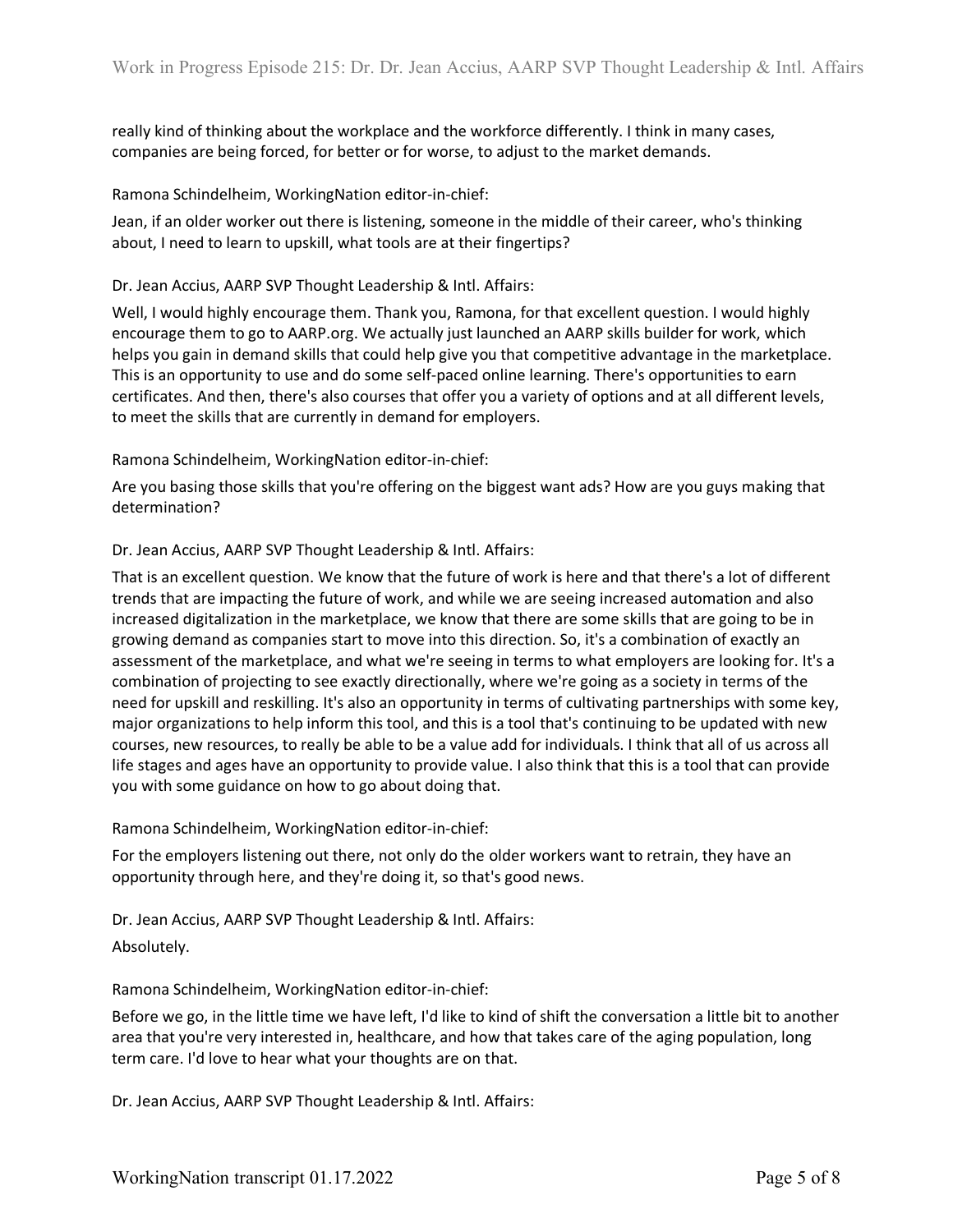One cannot disconnect finance or financial beings from health. I think they're interrelated, and what I mean by that is the fact that your health impacts your wealth, your wealth influences your health. Those two go hand in hand. This pandemic has demonstrated that the very foundations that were designed to nurture, ensure that we were healthy. It's fragile both from a delivery standpoint, and also from an affordability standpoint. One of the biggest risks to one's financial security is long-term care. The average cost of a nursing home in this country exceeds \$100,000 a year. The average cost of assisted living in this country is roughly about \$46,000 a year, and then to get home care for 30 hours a week, it's 33 to \$35,000 a year. When you compare that to the medium household income of someone over the age of 65 in this country, it's a huge misalignment.

## Dr. Jean Accius, AARP SVP Thought Leadership & Intl. Affairs:

There's a couple of things that we need to really think about. One is the infrastructure, which is really in need of significant investments and also transformation. We have a system that is quite fragmented. There's a disconnect in terms of the integration between health and long term care. Oftentimes, the people who are most impacted are the people we're trying to serve and their families. We have an opportunity to think about, how do we create a system that's more robust, that actually puts older adults and their families at the center, that empowers them with the tools in order to navigate the continuum of care in a way that meets their needs, and if we can do that in a way that allows them to be able to do that in their homes and communities for as long as possible, the better off we'll be as a society.

## Dr. Jean Accius, AARP SVP Thought Leadership & Intl. Affairs:

We have a survey at AARP that found that over 75% of older adults want to remain in their homes and communities for as long as possible. You heard the stat that I shared with you with regards to nursing home care. It is significantly less expensive, cheaper to care for someone in their homes. In fact, we did a report at AARP that found that for every one person in a nursing home, you could take care of three people in the community. We have a situation where we have consumer preference. We have costs that are aligned with those consumer preferences, so we need to get our policy aligned as well. I think that's an advocacy change that we need to do, really think about how do we ensure that individuals have that opportunity to receive long-term care in their homes and communities, but that's just within the context of a public financing system. We need to create options and people should be able to age with options, and how do we create those options in a very meaningful way? Because not everyone's going to need the same thing.

## Ramona Schindelheim, WorkingNation editor-in-chief:

That's something that should be thought about at a younger age, because I think today, I saw some numbers that retirement savings was like, \$10,000 was about what an average person or half the country had, and that doesn't come anywhere near meeting what you are talking about. If someone needs that healthcare and how do you put that value in society, on an aging population and start thinking of it early and not wait until somebody's 55, 65 or older and then start saying, "Now what do we do?"

## Dr. Jean Accius, AARP SVP Thought Leadership & Intl. Affairs:

That's exactly right and Ramona, we have some tools at AARP. One is called our Prepare To Care guide. For your listeners, if they go to the aarp.org website and type in, Prepare To Care, there's an entire series of tools to help you create that plan, to have those conversations, and to design some options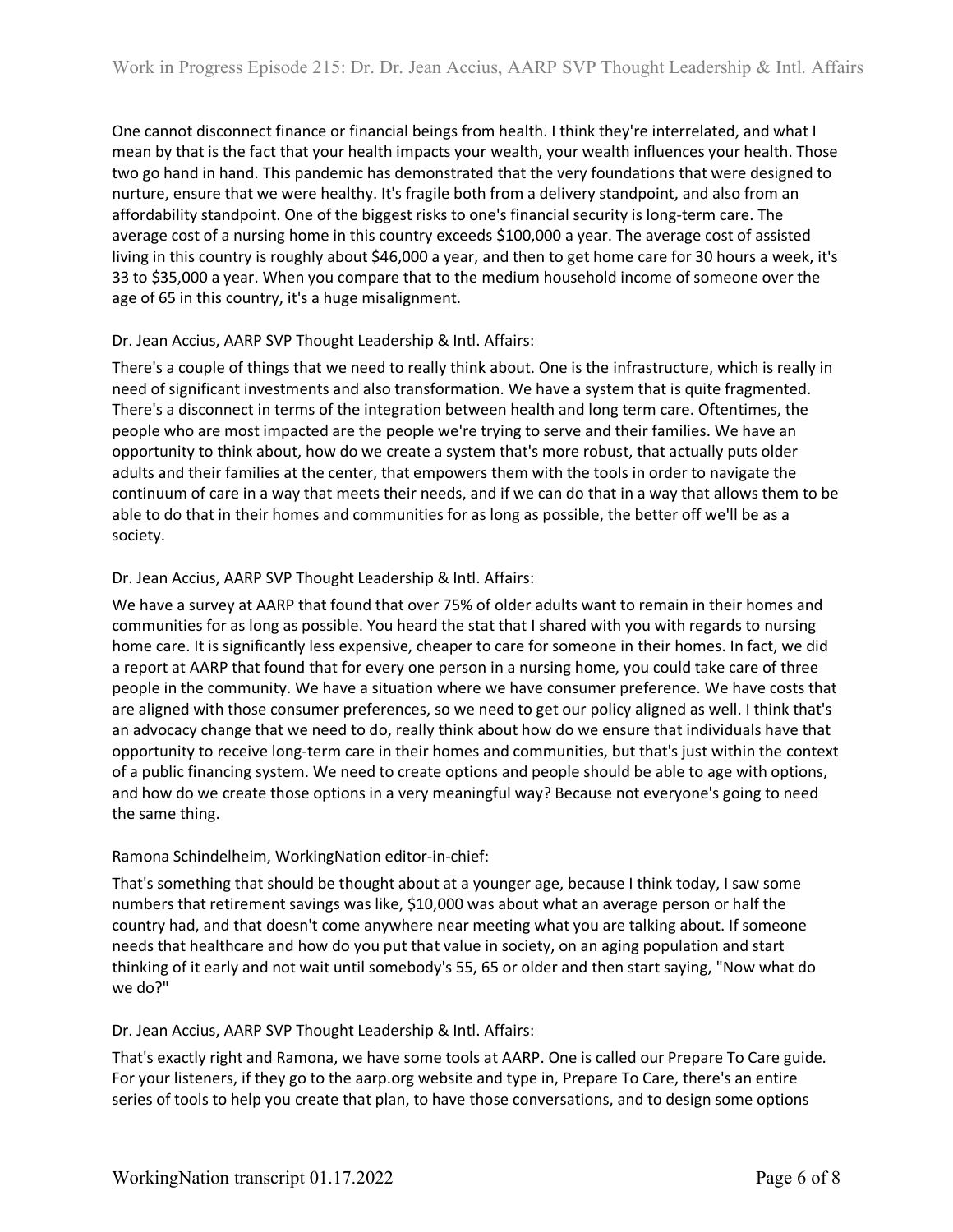that takes into account the services that are available in your local community, that takes into account the services that are available in your state, that takes into account a robust plan to really help you meet your needs. At AARP, we want to ensure that people are in the driver's seat in making these decisions. To your excellent point, the sooner you can start to have these conversations, the sooner you can actually have a plan, the more robust you will be in terms of being in a position to drive the care that you want.

### Dr. Jean Accius, AARP SVP Thought Leadership & Intl. Affairs:

The other thing I was going to quickly mention, in addition to the tools, we know that there's millions of family caregivers out there. In fact, there's 53 million family caregivers who's providing care and we know that caregiving as rewarding as it might be for some, it can also be emotionally, physically, financially draining for others, and many of these caregivers are working. In fact, 60% of all family caregivers are in the workforce. So, going back to our earlier conversation and oftentimes they either have to come into work late, leave early, decline a promotion, or leave the workforce all together. These caregivers, I call them, they're on the front lines. They're the first responders and they need help. They need support, which is why it's so critically important that we have tax credits, which is why it's so critically important that there's respite care available.

## Dr. Jean Accius, AARP SVP Thought Leadership & Intl. Affairs:

It is critically important that there's flexibility of flexible working arrangements to support these caregivers, and you might be saying as an employer, "Well, why should I even do this?" Number one, here's the reason why. That as a pull, if you don't support and retain, you will lose. That has huge implications for your bottom line. Number two, supporting these family caregivers, we have found actually yields significant rates of return to the economy by 1.7 trillion dollars in 2030. So, just what I just mentioned, tax credits, respite care, providing emotional support through a sur, helps to retain these workers. They're not exiting the labor force and they're continuing back to the broad of the economy. This is good for business. It's good for these individuals and it's good for employers. I would encourage those who are listening on our podcast today to ask themselves, to what extent do we have a caregiver strategy? Do we even know, when we look at our workforce, who are our caregivers and what their needs are? And this has only exacerbated as a result of this pandemic.

#### Ramona Schindelheim, WorkingNation editor-in-chief:

Jean, I don't think the older worker and the older adult can have a better champion than you, so thank you so much for sharing your thoughts today on the podcast.

## Dr. Jean Accius, AARP SVP Thought Leadership & Intl. Affairs:

Well, thank you so much, Ramona. I would love to come back and we can have a deeper dive conversation about healthcare.

Ramona Schindelheim, WorkingNation editor-in-chief:

I will welcome that very much so. Thank you again, Jean.

Dr. Jean Accius, AARP SVP Thought Leadership & Intl. Affairs:

Thank you.